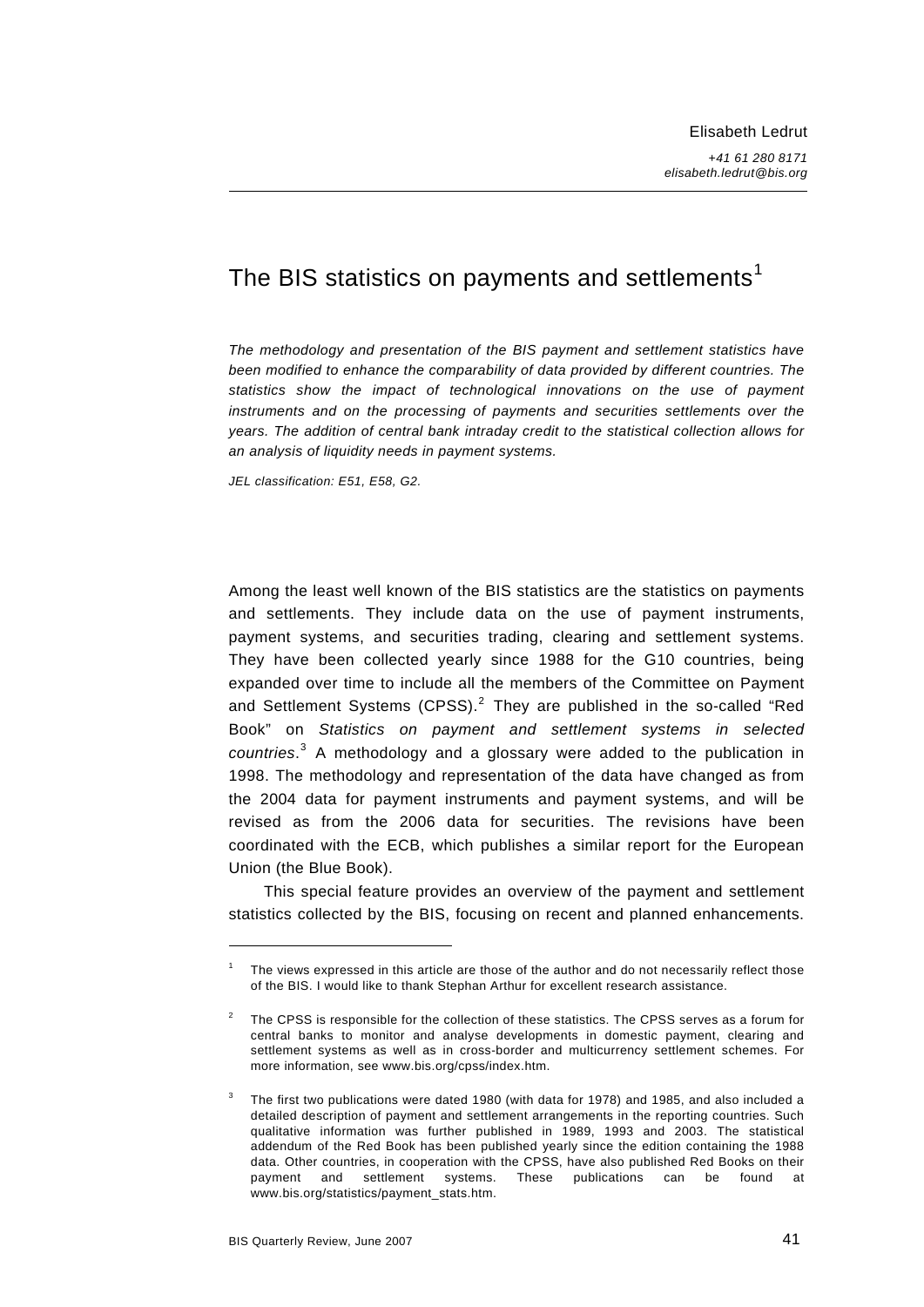It also shows some of the possible uses of the data for the analysis of the use of payment instruments, payment systems and securities infrastructures.

# Evolution of the payment and settlement statistics

The collection of payment and settlement statistics by the CPSS, which was motivated by an interest in money as a means of payment, $4$  started directly ahead of a period of continuous technological progress and on the eve of a major increase in transactions. Over the last 25 years, the automation of processing has greatly reduced transaction costs in payment systems,<sup>[5](#page-1-1)</sup> as well as in securities trading and settlement systems, and has allowed for spectacular growth in the volumes and values settled. Between 1978, the first year for which the BIS collected statistics on cashless payments, and 2005, the

Strong growth in domestic payment systems …



<span id="page-1-0"></span>4 The first Red Book stated that "it was felt that the material collected for the purpose of this study may be of interest to students of the subject of money, and in particular its use as a means of payment".

<span id="page-1-1"></span>5 Payment systems are generally used for transfers between individuals banking with different institutions. When the payer and the payee are customers of the same bank, the transfer is processed "in-house" and is not reflected in the statistics on interbank payment systems.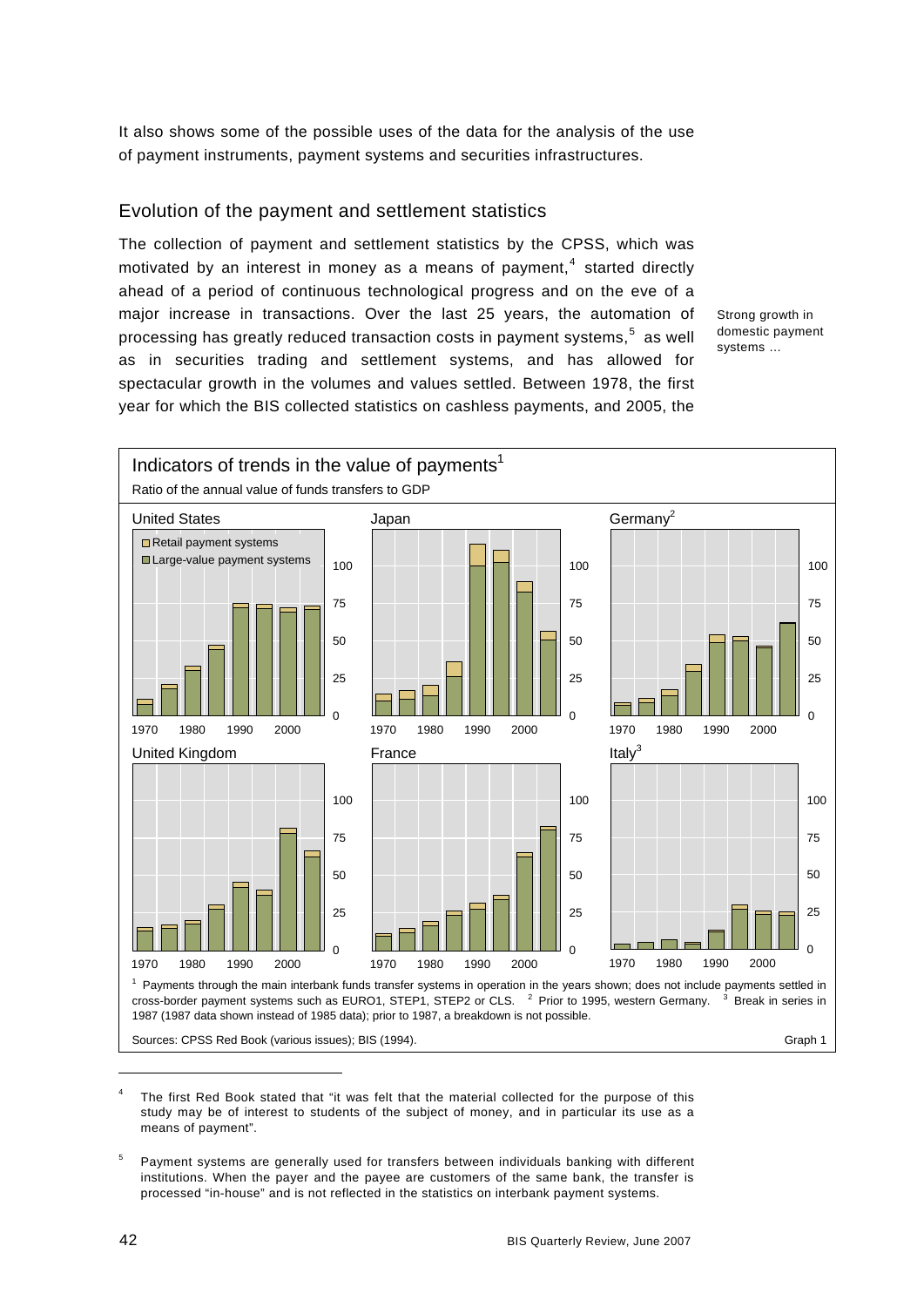value of such payments in the G10 countries increased nearly thirteenfold, driven mainly by surges in financial activity, while the number of transactions increased more than threefold. Securities settlement systems in these countries in 2005 settled about 3.5 times the volume and 5.5 times the value processed in 1992, when the BIS started collecting the data.

… slows down in the 1990s

Issues evolve over

time …

The spectacular growth recorded in the 1980s has since slowed in most countries (Graph 1). This may be due to the introduction and increased use of cross-border payment and settlement systems (eg EURO1 or CLS), the figures for which are not included in the payment system statistics in Graph 1. In addition, European monetary union has reduced the total number and value of domestic payments related to cross-border transactions. Japanese payment systems exhibited the strongest relative drop, matching the overall stagnation of the country's financial markets since 1990.

Although the important role of technological advances and the increase in transaction volumes and values applies to all segments of the market, the issues at stake are different at the retail customer level and at the wholesale or interbank level. In retail payments, the main issues for central banks relate to the efficiency provided by the use of various payment instruments, some of which reduce the costs of commercial transactions compared to cash, as well as the safety of these instruments. In contrast, the crucial issue for large-value payment systems is the potential for systemic risk. This arises because of the volumes and values involved and the often critical nature of the interbank payments – money market, foreign exchange and other large and often urgent transactions – settled. Systemic risk issues are also important in securities settlements, as weaknesses in the supporting infrastructure might transmit disturbances to securities markets and to other payment or settlement systems.<sup>[6](#page-2-0)</sup>

The BIS payment and settlement statistics reflect the evolution of such central bank interests and concerns. The statistics include background information related to the holding of monetary assets by banks and non-banks, deposits (at banks and at the central banks) and currency (Table 1). The value on electronic money (e-money) storages and intraday credit provided by the central bank were added in 2000 and 2004, respectively. The statistics also include information about the use of retail payment instruments, such as credit transfers, direct debits, cards, cheques and e-money.<sup>[7](#page-2-1)</sup> They provide transaction volumes and values for large-value and retail payment systems, as well as for securities trading platforms, clearing houses and settlement systems. The Red Book also contains qualitative information about, among other things, the organisation and risk management of payment and securities

1

… as do the statistics

<span id="page-2-0"></span><sup>6</sup> Central banks have made major efforts in the last decade to reduce the risks in large-value payment systems by introducing intraday finality, and the settlement risks associated with foreign exchange transactions by encouraging the use of payment versus payment (PVP). The introduction of delivery versus payment (DVP) and the use of central counterparties (CCPs) in securities transactions have achieved similar risk-reducing benefits. See CPSS (1997), Borio and van den Bergh (1993) and BIS (1994).

<span id="page-2-1"></span><sup>7</sup> The transaction values and volumes were introduced in 1997, while the outstanding e-money value (the difference between values loaded and values spent) was added in 2000.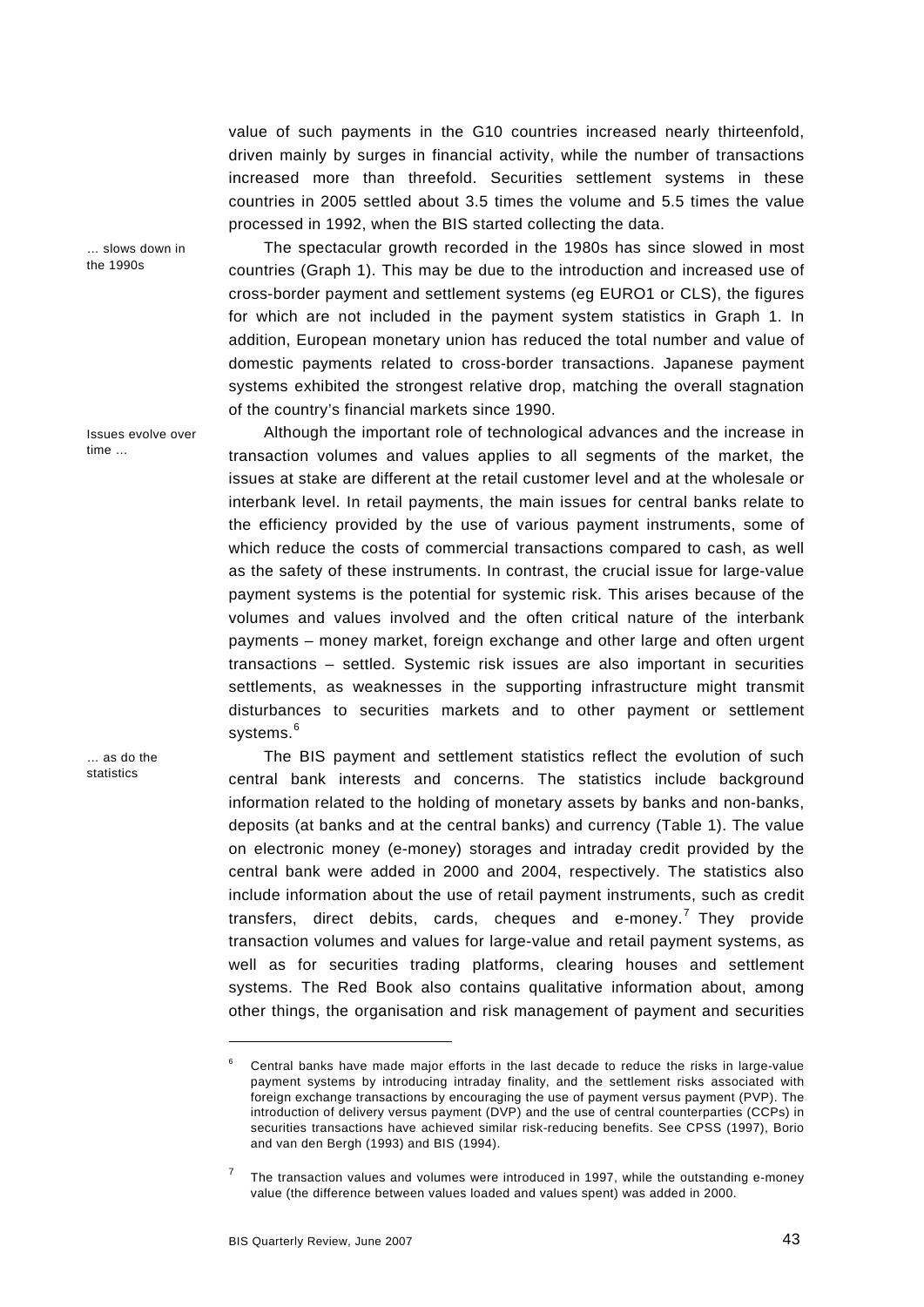| Payment and settlement statistics published by the BIS                     |                         |              |                                                                                                           |  |  |
|----------------------------------------------------------------------------|-------------------------|--------------|-----------------------------------------------------------------------------------------------------------|--|--|
|                                                                            | First year<br>available | Type of data | <b>Breakdown</b>                                                                                          |  |  |
| Basic information: banknotes and coin, institutions, transferable deposits |                         |              |                                                                                                           |  |  |
| Settlement media used by<br>non-banks                                      | 1978                    | stock        | Notes and coin, transferable deposits,<br>value on e-money storages (added in<br>2000)                    |  |  |
| Settlement media used by banks                                             | 1992                    | stock        | Reserves at central bank and at other<br>banks, central bank credit, of which<br>intraday (added in 2004) |  |  |
| Banknotes and coin                                                         | 1992                    | stock        | Notes and coin by denomination, notes<br>and coin held / not held by banks                                |  |  |
| Institutions offering payment<br>services                                  | 1978                    | stock        | Central bank, banks, post office,<br>electronic money institutions. Number<br>and value on accounts       |  |  |
| <b>Retail payment instruments</b>                                          |                         |              |                                                                                                           |  |  |
| Payment cards                                                              | 1978                    | stock        | Cards and terminals according to<br>function                                                              |  |  |
| E-money                                                                    | 1997                    | flow         | Transactions                                                                                              |  |  |
| Use of payment instruments and<br>terminals                                | 1978                    | flow         | Type of payment instrument and<br>terminal, domestic vs cross-border<br>transactions (added in 2004)      |  |  |
| Interbank funds transfers                                                  |                         |              |                                                                                                           |  |  |
| Interbank funds transfer systems                                           | 1978                    | stock/flow   | Participants. Volume and value of<br>transactions. Concentration ratio                                    |  |  |
| Securities trading, clearing and settlement                                |                         |              |                                                                                                           |  |  |
| Trading platforms                                                          | 2000                    | stock/flow   | Participants. Securities listed. Trading<br>volumes and values. Instruments                               |  |  |
| Clearing houses / central<br>counterparties                                | 1992                    | stock/flow   | Participants. Clearing volumes and<br>values. Instruments                                                 |  |  |
| Central securities depositories                                            | 1992                    | stock/flow   | Participants. Securities<br>issued/registered. Settlement volumes<br>and values                           |  |  |
|                                                                            |                         |              | Table 1                                                                                                   |  |  |

settlement systems. Furthermore, the full descriptive Red Book provides useful background information for interpreting the statistics.

Although new retail payment methods are regularly brought to market (eg proprietary online accounts, virtual credit cards), it has been decided not to collect specific information on them. They tend to be difficult to classify, being often mere variations on traditional payment instruments, and their adoption by the public is generally marginal. Recent innovations are presented in targeted surveys by the CPSS on e-money, internet and mobile payments.

Several enhancements have been introduced for 2004 data. First, the methodology for payment instrument and payment system statistics has been clarified, so as to increase the comparability of statistics reported by the CPSS countries. Second, new series have been introduced, such as intraday credit, as well as domestic and international transactions for payment cards and for payment systems operating across national borders. Similar enhancements are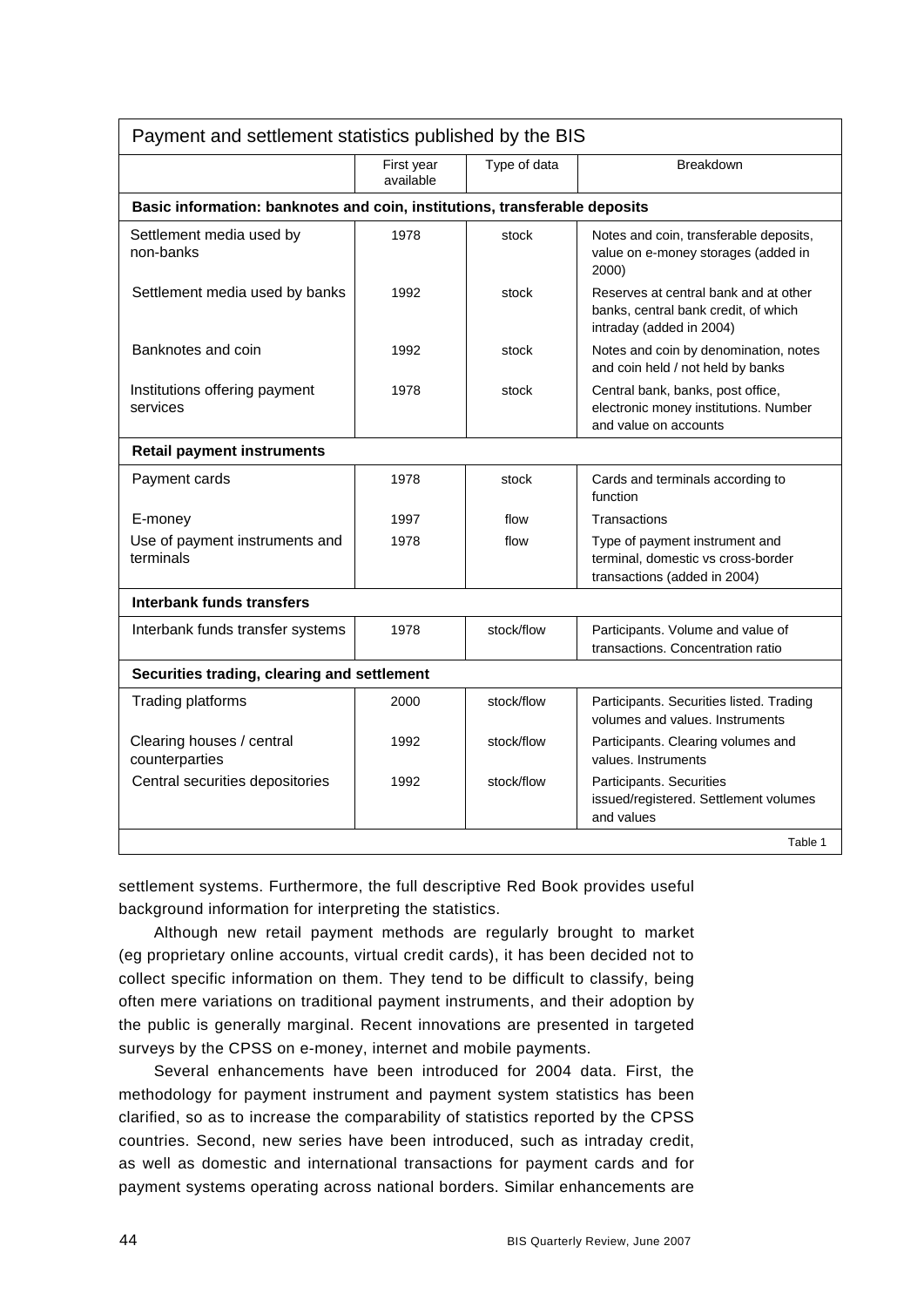planned for the securities trading, clearing and settlement data, with implementation scheduled with the release of 2006 data.

# Increased consumer choice and efficiency in retail payments

Statistics document a shift from currency to bank accounts …

At the retail payments level, the automation of transaction processing noted above has led to a gradual relative shift from central bank money (currency) to commercial bank money (money deposited on bank accounts). For example, the computerised management of accounts has allowed for the payment of salaries directly on workers' bank accounts; in some countries, this procedure has now become compulsory. Furthermore, the reliance on commercial bank money for customer transactions has been facilitated by the introduction by banks of payment instruments allowing customers to make payments and retrieve money from their accounts. The BIS statistics document the relative shift from currency to deposits. The values of transferable deposit accounts held by non-banks increased from about 30% of GDP in 1990 to nearly 50% in 2005 for all reporting countries, while the share of currency remained broadly stable, at around 7.5%. $8$ 



<span id="page-4-0"></span>8 G10 countries for 1990, CPSS countries for 2005, excluding Hong Kong SAR for deposit accounts.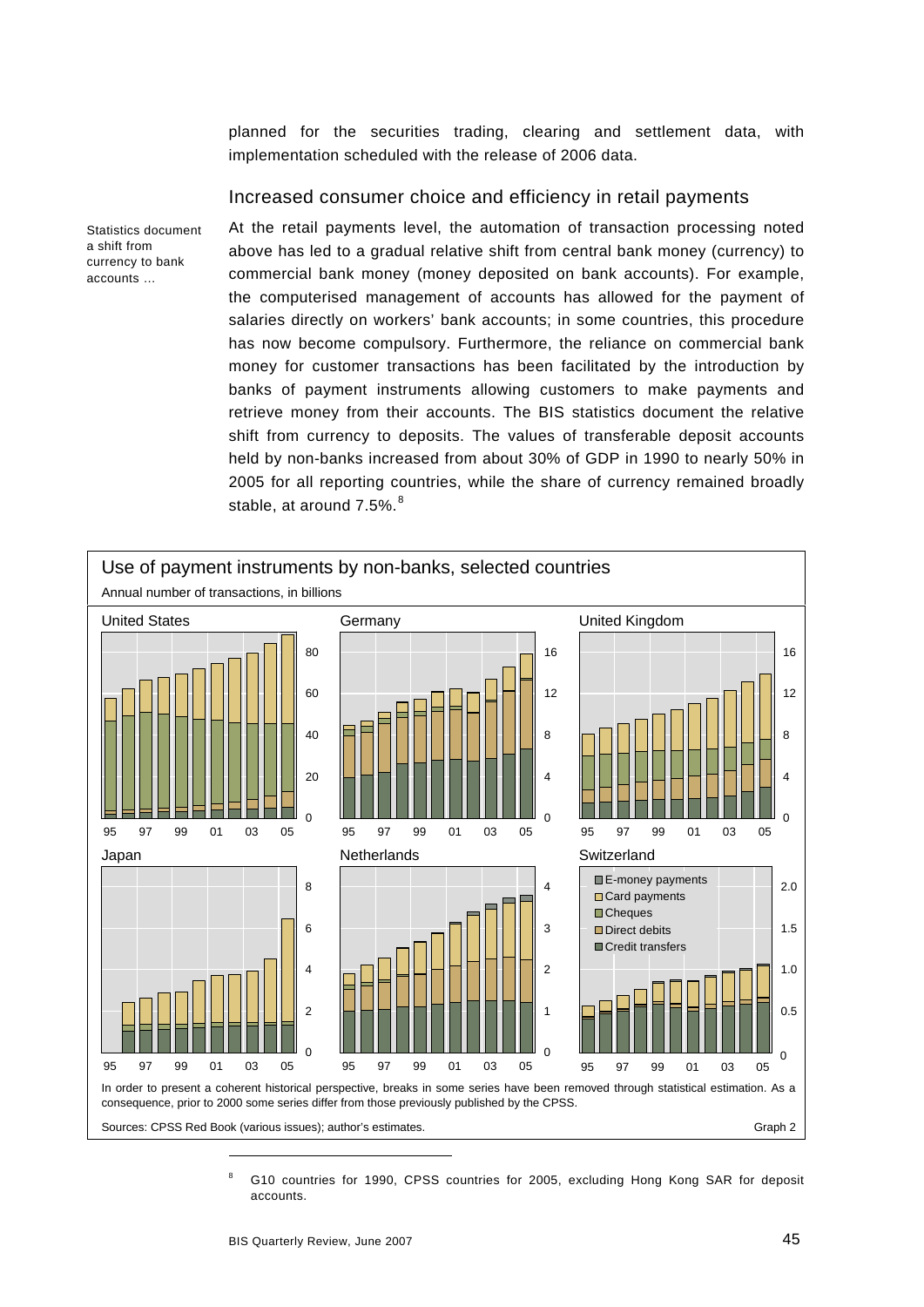The BIS statistics can be employed to analyse the evolution over time and across countries of the use of different payment instruments (Graph 2). Humphrey et al (1996) rely on the Red Book data to analyse the determinants of payment instrument use in the 14 CPSS countries. Based on the available statistics, the authors also deduce the substitution relationships between these instruments and their significance for the further evolution of the use of paperbased versus electronic carriers.

Since the BIS started collecting these statistics, traditional paper-based instruments used to make face-to-face payments, such as the cheque, have tended to be replaced by electronic instruments, mainly debit and credit cards. For remote payments, direct debits and credit transfers have gained in importance, again at the expense of cheques. While cheques accounted for nearly 60% of all retail transactions in the CPSS countries in 1996, compared to about 20% for cards and 8% for direct debits, these instruments now account for some 26%, 45% and 14%, respectively. All countries have seen a similar evolution in the use of payment instruments, although the relative shares of these instruments differ substantially. In the United States and France, for example, cheques are still widely used, despite a notable decline; in contrast, in the Netherlands and Germany, direct debits account for a substantial share of retail payments.

Another measure which can be derived from the BIS statistics and documents the electronification of payment instruments is the so-called paper ratio. This ratio indicates the proportion of payments initiated by the submission of a paper order (predominantly cheques and paper-based credit transfers), compared to payments submitted electronically. In recent years, paper-based orders have tended to be driven out by the increasing use of electronic banking and the initiation of credit transfers from the customer's computer. In the countries for which these data are available, between 1989 and 2005 the paper ratio declined from an average of nearly 60% to less than 20% of all retail transactions with payment instruments (Graph 3). At the same time, the paper ratio does not provide information on the modernisation of the processing of paper-based instruments through the elimination of paper in the early stages of the processing. For instance, in countries where cheques are still widely used, the processing has been largely automated, with the introduction of cheque truncation or the exchange of images instead of paper cheques.

Technological advances have also allowed the creation of so-called electronic money. In some respects, this is akin to currency, as the value is stored on a device in the consumer's possession that can be used as a general, multipurpose means of payment. In others, it resembles deposits on accounts, as it is prefunded at issuing institutions and mirrored (though not in real time) in their books. Central banks have been very attentive to developments in this field, because the replacement of currency by bankissued electronic money could potentially threaten their seigniorage revenues. Central banks and academics have also discussed how electronic money might affect the implementation of monetary policy, but have concluded that any such effects would be minor. E-money has nonetheless generally been included in

… and the replacement of paper-based by electronic instruments

Limited success for electronic money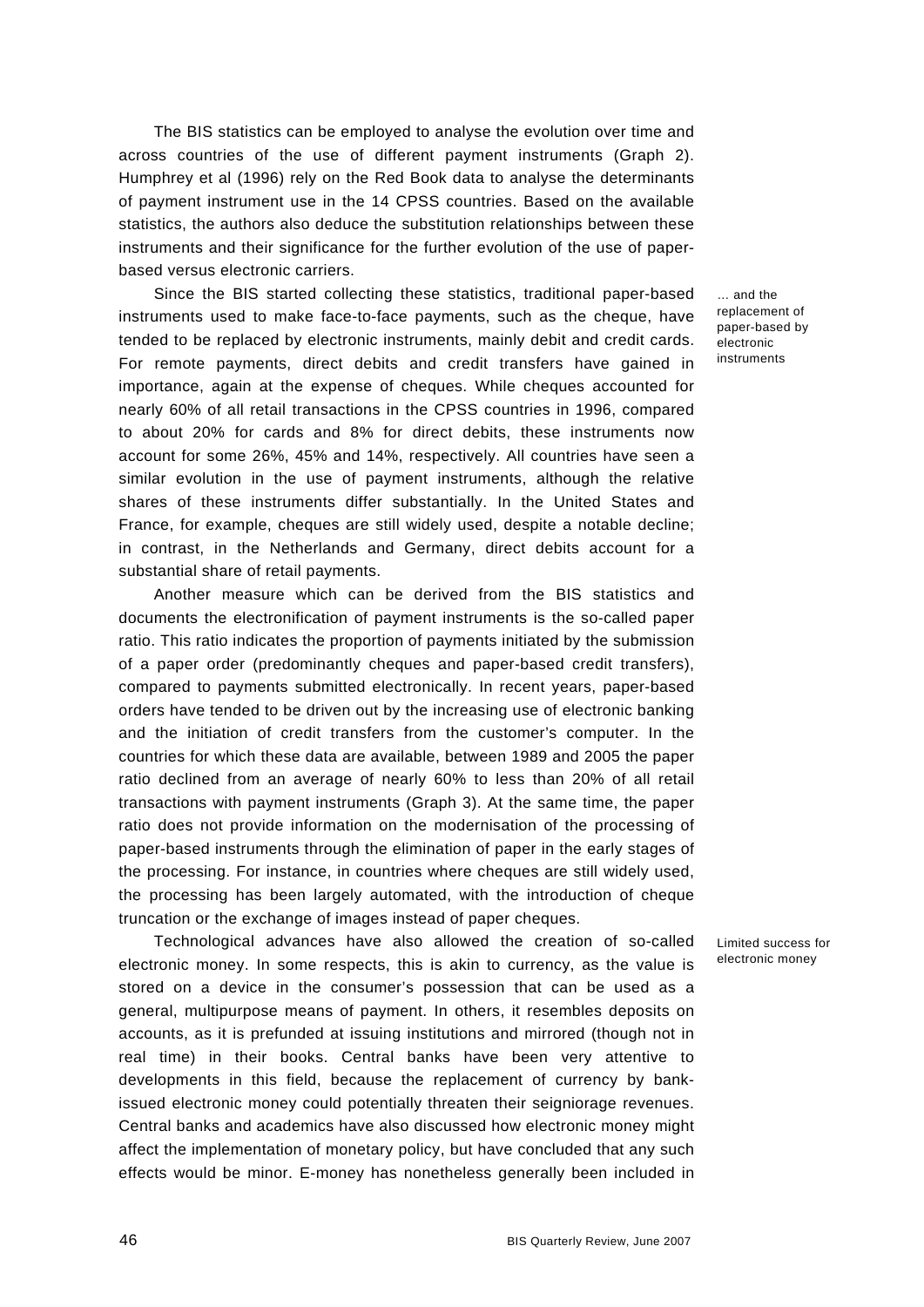

central banks' definition of narrow money, as reflected in Red Book data on settlement media used by non-banks.

In practice, since its introduction, electronic money has only been a mixed success, and in most countries is still only marginally used. The BIS statistics show that, in most reporting countries, e-money accounts for only 0.1 to 5.4% (data for 2005) of all retail transactions and that its values are negligible. However, one country does stand out – Singapore: there, more than 80% of all retail transactions involve e-money. A general political drive to improve the country's information infrastructure was a key factor behind the success of the instrument. Although the collection of statistics on electronic money allows for the distinction between card-based and computer-based storage, no single country reports the latter, due to difficulties in obtaining data from the non-bank service providers that are usually involved.

# Intraday finality and liquidity needs in large-value payment systems

In large-value payment systems, computerisation has been accompanied by a rapid increase in payment activity both within and between countries and by two waves of changes in system design. The Red Book documents the evolution of system design from predominantly deferred net settlement (DNS) systems to real-time gross settlement (RTGS) systems.<sup>[9](#page-6-0)</sup> DNS systems calculated interbank obligations during the day and only settled the resulting net positions at the end of the day. Consequently, growing transaction values

-

<span id="page-6-0"></span><sup>9</sup> See Table PS1, p 210, CPSS Red Book, March 2007, and similar tables in previous issues. Netting refers to the offsetting of positions or obligations between participants.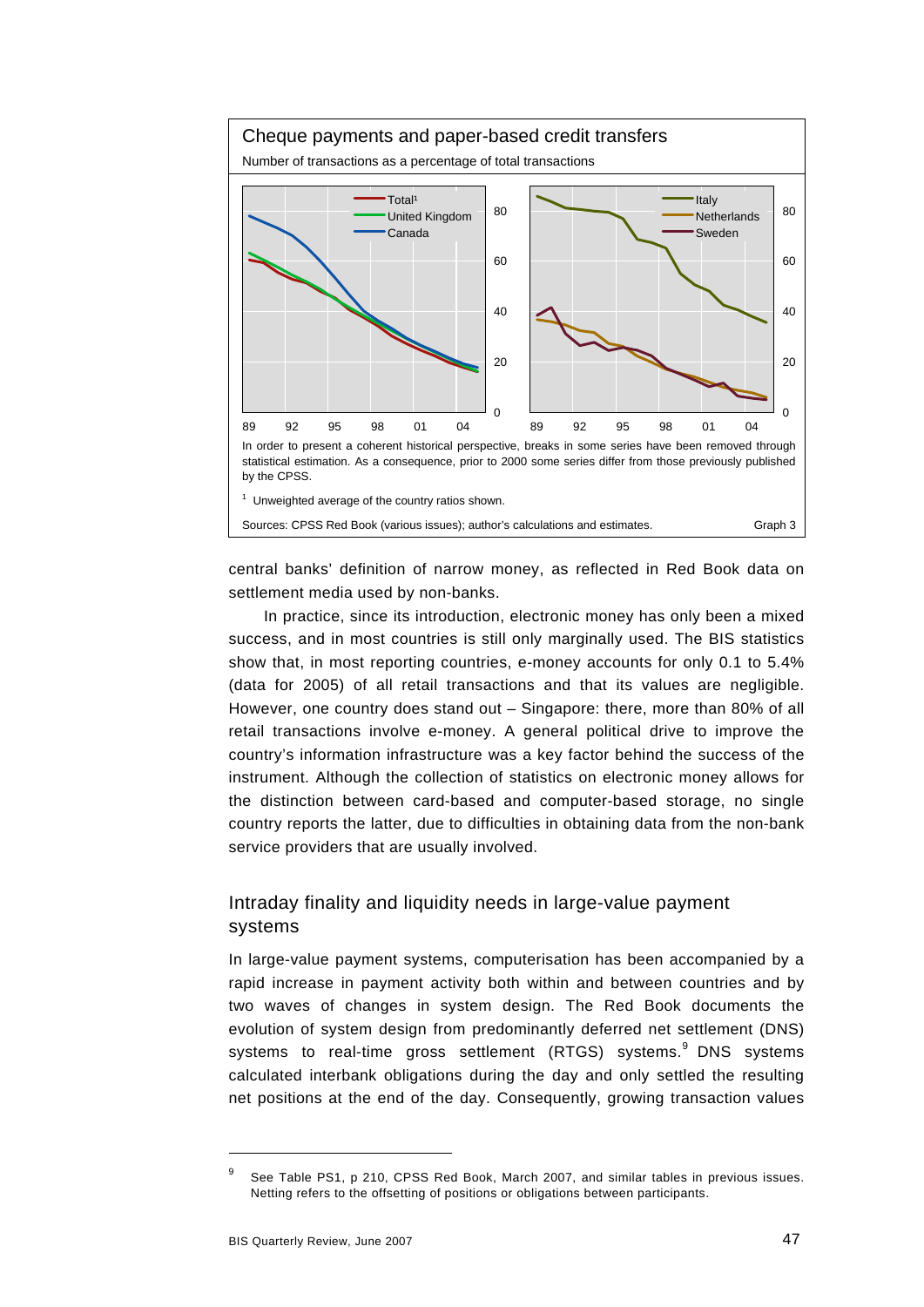exposed payment system participants to increased settlement risks.<sup>[1](#page-7-0)0</sup> In contrast, RTGS systems settle individual interbank transactions immediately and irrevocably, so that market participants can fully rely on the obtained funds. Today, there are some 90 RTGS systems worldwide (Bech and Hobijn (2006)).

# *Reserves and intraday credit in RTGS systems*

The BIS statistics provide information on the liquidity available to banks for use in each reporting country's main large-value payment system. This liquidity consists of banks' reserves at the central bank and intraday credit provided by the central bank; both items appear in the Red Book table on settlement media used by banks. There, central bank intraday credit is defined as the maximum daily volume of credit granted by the central bank, averaged over the last reserve maintenance period<sup>[11](#page-7-1)</sup> (or, when not applicable, the last month) of the year (CPSS Red Book, March 2005).

Intraday credit has become important since the replacement of end-of-day by real-time settlement. During the day, banks tend to have payment flows that can be netted against each other, resulting in much smaller end-of-day positions in DNS systems. In RTGS systems, payments are settled gross continuously and therefore need to be funded individually. The cost of such funding provides incentives for banks to delay their outgoing payments. In addition, insufficient funds might increase the risk of payment system gridlock. In order to reduce liquidity strains in their payment systems, central banks generally offer intraday credit, which needs to be repaid at the end of the day.<sup>[12](#page-7-2)</sup> Furthermore, some central banks have introduced new system designs with liquidity-saving mechanisms (CPSS (2005)).

How much intraday credit is used varies between payment systems. It ranges from 4.3% of the value of all payments settled in Switzerland to over 18% in Japan. In most countries, however, it lies between about 6 and 9% (Table 2). The low figure for Switzerland seems to be a legacy of the relatively late introduction of such credit, in 1999. Prior to this, Swiss banks needed to synchronise their payments in order to efficiently manage their liquidity in the system. While the Bank of Japan has also introduced intraday liquidity quite recently (January 2001), the low opportunity cost of collateral for banks seems to have contributed to the widespread use of such credit.

Data on intraday credit in payment systems …

… show differences between countries …

1

<span id="page-7-0"></span> $10$  During the day, banks remained exposed to the risk that some would not be able to fulfil their payment obligations as a consequence of credit difficulties or liquidity strains. The design of DNS systems allowed for the unwinding of unsettled payments at the end of the day in case of a participant failure and a recalculation of the multilateral exposures of the remaining banks, introducing systemic risk. Faced by unexpected new end-of-day positions, these other banks might also have been forced to default on their payments. See CPSS (1997).

<span id="page-7-1"></span><sup>&</sup>lt;sup>11</sup> The period of time (usually a month) over which banks are expected to keep, on average, a predetermined amount of reserves (the required reserves) on their central bank accounts.

<span id="page-7-2"></span>Such credit is generally offered against collateral deposited at the central bank, or repo'ed to the central bank. The US payment system Fedwire offers intraday credit against a fee per minute.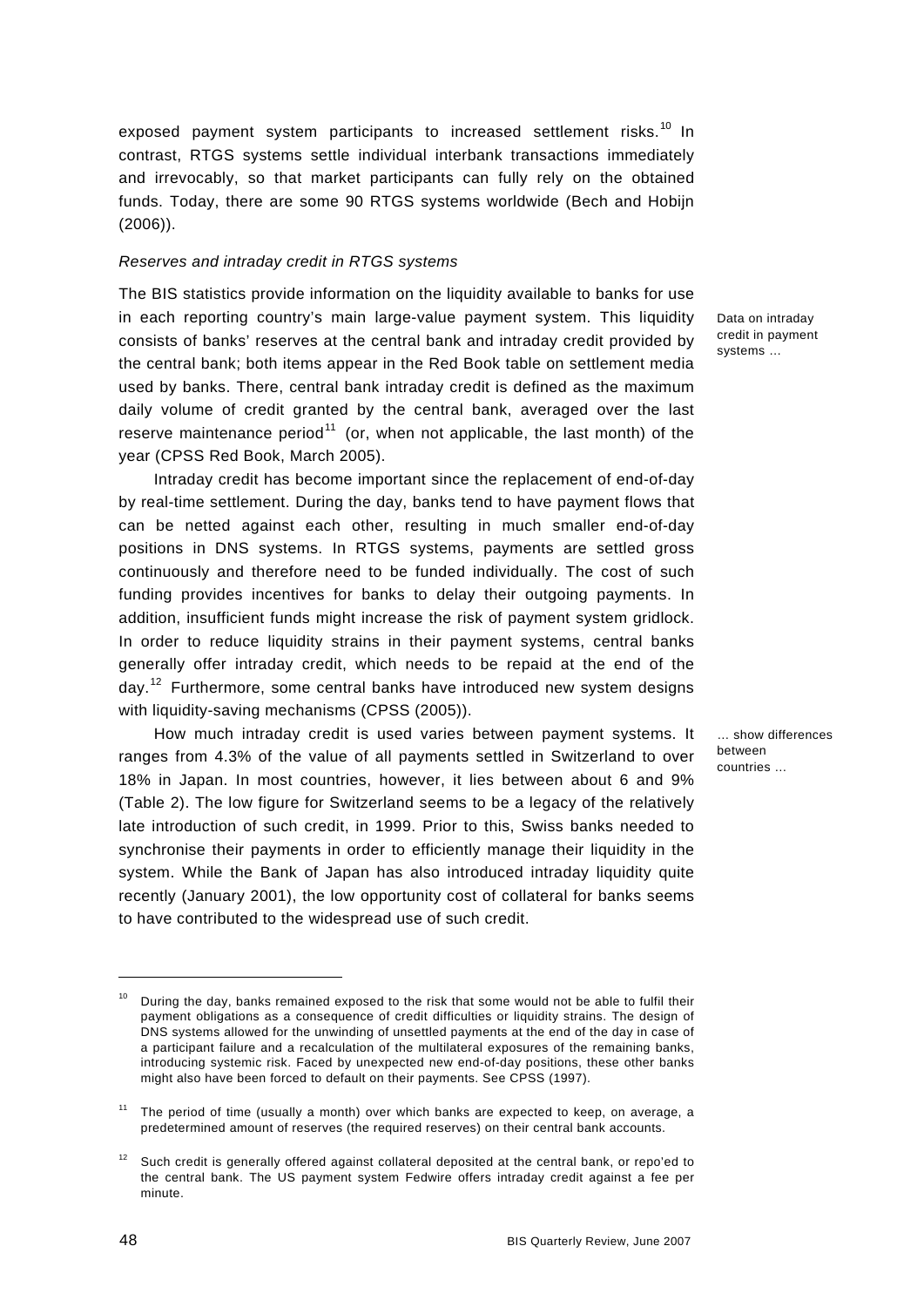| Intraday credit in CPSS countries, 2005                                                                                                                                                                                                                                                                                                                 |                                                       |                                                  |                                                                               |  |  |
|---------------------------------------------------------------------------------------------------------------------------------------------------------------------------------------------------------------------------------------------------------------------------------------------------------------------------------------------------------|-------------------------------------------------------|--------------------------------------------------|-------------------------------------------------------------------------------|--|--|
|                                                                                                                                                                                                                                                                                                                                                         | Total value of<br>transactions<br>$(USD\;billions)^1$ | Maximum<br>intraday credit<br>$(USD\;billions)2$ | Maximum<br>intraday credit<br>as a percentage<br>of total<br>transactions $3$ |  |  |
| Belgium                                                                                                                                                                                                                                                                                                                                                 | 21,448                                                | 5.2                                              | 6.4                                                                           |  |  |
| Canada                                                                                                                                                                                                                                                                                                                                                  | 30,321                                                |                                                  |                                                                               |  |  |
| France                                                                                                                                                                                                                                                                                                                                                  | 151,425                                               | 44.0                                             | 7.6                                                                           |  |  |
| Germany                                                                                                                                                                                                                                                                                                                                                 | 172,023                                               | .                                                |                                                                               |  |  |
| Hong Kong SAR                                                                                                                                                                                                                                                                                                                                           | 14,936                                                | 5.0                                              | 8.8                                                                           |  |  |
| Italy                                                                                                                                                                                                                                                                                                                                                   | 40,840                                                | 10.5                                             | 6.7                                                                           |  |  |
| Japan                                                                                                                                                                                                                                                                                                                                                   | 196,452                                               | 136.3                                            | 18.2                                                                          |  |  |
| <b>Netherlands</b>                                                                                                                                                                                                                                                                                                                                      | 38,126                                                | 25.5                                             | 17.5                                                                          |  |  |
| Singapore                                                                                                                                                                                                                                                                                                                                               | 7,564                                                 | .                                                |                                                                               |  |  |
| Sweden                                                                                                                                                                                                                                                                                                                                                  | 14,867                                                | $\cdots$                                         |                                                                               |  |  |
| Switzerland                                                                                                                                                                                                                                                                                                                                             | 32,956                                                | 5.4                                              | 4.3                                                                           |  |  |
| United Kingdom                                                                                                                                                                                                                                                                                                                                          | 94,293                                                | 24.6                                             | 6.8                                                                           |  |  |
| <b>United States</b>                                                                                                                                                                                                                                                                                                                                    | 518,547                                               | 116.5                                            | 5.9                                                                           |  |  |
| <b>CPSS</b>                                                                                                                                                                                                                                                                                                                                             | 1,333,807                                             | 373.0                                            | 8.8                                                                           |  |  |
| <sup>1</sup> Payments processed by the main domestic interbank funds transfer systems during 2005.<br><sup>2</sup> Extended<br>by the central bank; daily averages of the last reserve maintenance period in 2005; for Japan, calculated<br>from the December value. <sup>3</sup> Maximum intraday credit as a percentage of the average daily value of |                                                       |                                                  |                                                                               |  |  |

transactions. Sources: CPSS Red Book (various issues); BIS calculations. The matrix of the 2 minutes of the 2

#### *The turnover ratio*

… reflected in different turnover ratios

Reserves and intraday credit give an indication of the maximum liquidity needed to settle all payments in the system on a given day. This can be expressed as a turnover ratio, which is the ratio of the value of total payments made to either total overnight reserves (Heller and Lengwiler (2003)) or the sum of overnight reserves and intraday credit (Imakubo and Chida  $(2006)$ ).<sup>[13](#page-8-0)</sup> To a certain extent, the turnover ratio reflects the efficiency of a payment system's design. But it is also influenced by factors affecting the level of reserves held by its participants. First, reserve requirements impose an upper bound on the turnover ratio (Heller and Lengwiler (2003)). Second, banks' intraday liquidity management, among other things, determines the level of free reserves that they are willing to hold. Therefore, a system with a low turnover ratio might be inefficient; it might also be safer, if banks hold relatively high reserves to cushion liquidity shocks. From that perspective, turnover ratios tend to decline when payment system participants are faced with uncertainty about incoming payments, as was the case following the events of 11 September 2001 in the United States (McAndrews and Potter (2002)). Due to the number of factors that might affect the turnover ratio, payment systems cannot be easily compared across countries on the basis of this measure. The

1

<span id="page-8-0"></span><sup>&</sup>lt;sup>13</sup> The inverse of the turnover ratio, with utilises reserves in the numerator and total payments in the denominator, gives an indication of the likelihood of payment delays. The lower the level of reserves, the less likely payments are to be settled rapidly.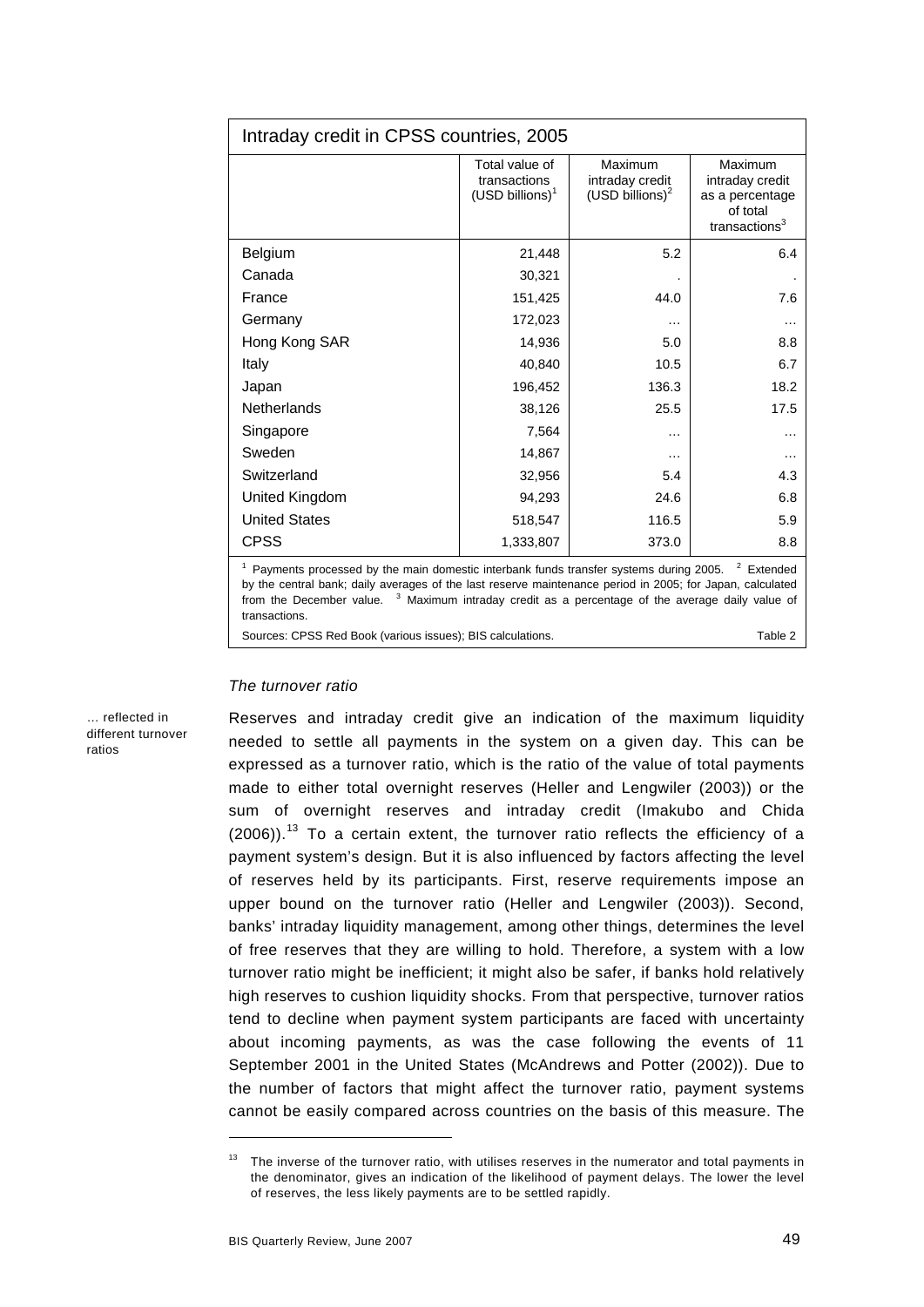

turnover ratio can nevertheless be used to illustrate developments over time in a given payment system.

Using the BIS statistics for calculating turnover ratios has an element of imprecision, due to different reporting periods for reserves and intraday credit (the last reserve maintenance period, if appropriate) and the values settled in the payment system (the total for the year). These ratios nevertheless show some interesting developments in CPSS countries (Graph 4). As a general rule, an increase in liquidity needs first seems to push intraday credit upwards, before leading to an increase in banks' free reserves, as can be inferred from the earlier drop of the lower line in Graph 4 for Switzerland in 2002 and the United Kingdom in 2004.<sup>[1](#page-9-0)4</sup> More specifically, the United States saw a decrease in Fedwire's turnover ratio as represented by the upper line after 2001, due to higher required and free reserves, followed by a return of both required reserves and the turnover ratio to pre-2001 levels. In Japan, the quantitative monetary easing policy, which targeted banks' overnight accounts at the Bank of Japan, negatively affected the turnover ratio. Imakubo and Chida (2006) show that the end of that policy in March 2006 immediately led to an increase in the turnover ratio. The Red Book figures for 2006 (not yet collected) can thus be expected to exhibit such a move upwards, all other things being equal.

### *Continuous Linked Settlement*

The BIS statistics also provide, as from 2004 data, the values and volumes of the foreign exchange transactions settled by the Continuous Linked Settlement (CLS) Bank together with some more qualitative information. CLS Bank is an institution set up in 2002 by the private sector, which had been strongly encouraged in that direction by the central banking community, in order to reduce the settlement risks associated with foreign exchange transactions.[15](#page-9-1) With settlement through CLS Bank, the two sides of the

CLS data are included in the statistics

l

<span id="page-9-0"></span><sup>14</sup> In the United Kingdom, banks' reserves surged by more than 60% in 2005 compared to 2004, which is double the increase in intraday credit used in the previous year. Other factors have certainly also played a role.

<span id="page-9-1"></span>In these transactions, settlement risks were compounded by the fact that the settlement of the two legs of the transaction took place in different domestic payment systems, at different times of the day. For example, in a USD-JPY transaction between a US and a Japanese bank,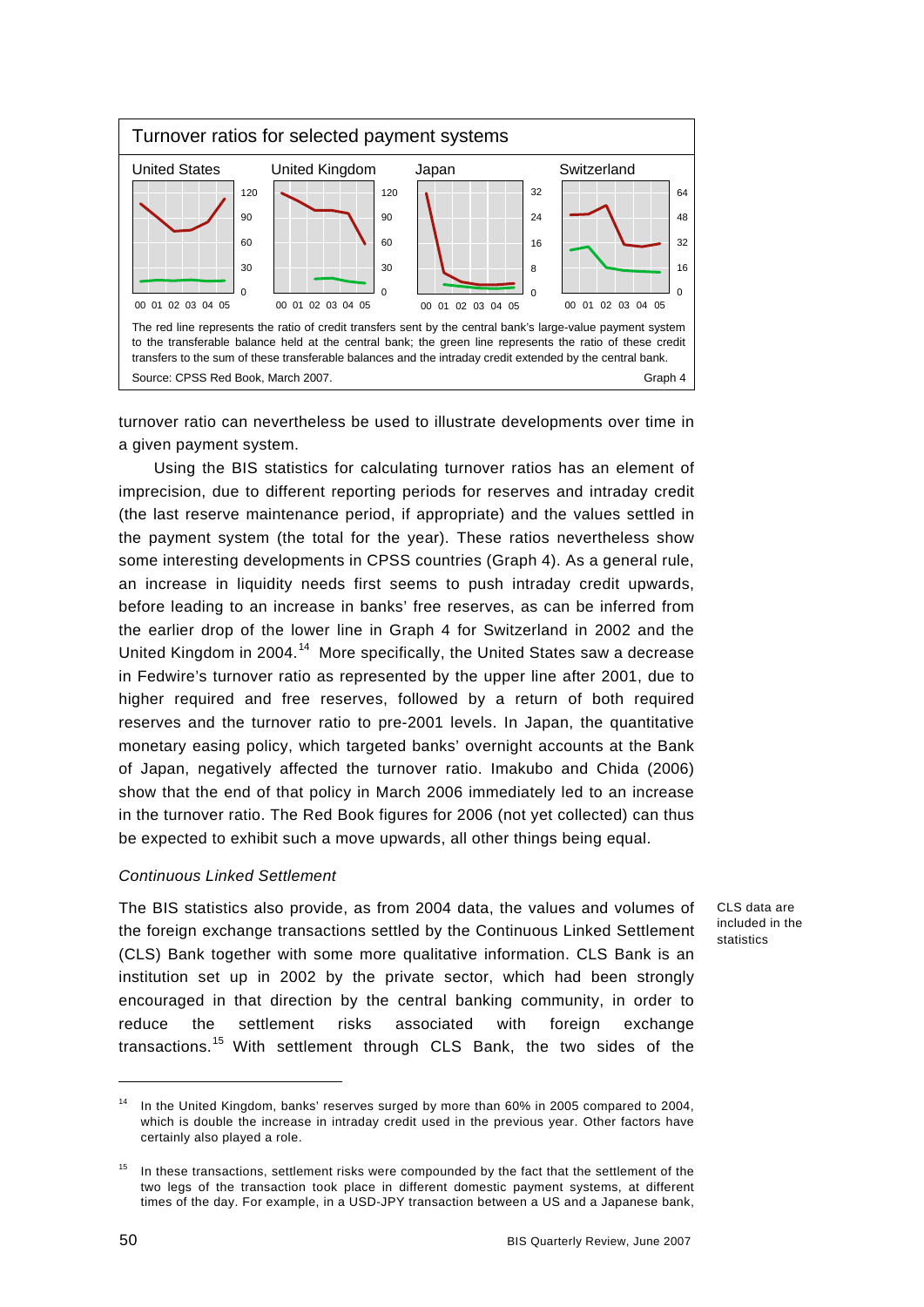transaction are simultaneous (PVP). In December 2006, CLS Bank settled slightly less than 300,000 payment transactions (counting each side), in 15 currencies, with a value in excess of \$3.3 trillion per day.

# Securities trading, clearing and settlement systems

The evolution of securities trading, clearing and settlement systems has also been affected by the automation of processing and the subsequent decline in transaction costs. For example, paper certificates representing the ownership of securities have been replaced by electronic records kept in central securities depositories (CSDs). This has increased both the tradability of assets, and the substitutability between securities and cash. Self-collateralisation is a perfect example of such substitutability: through it, securities can be used as collateral in order to raise the funds needed for their own purchase. More generally, the use of securities (and also cash) collateral has gained ground in all financial transactions.

Harmonisation of the securities statistics …

… is enhanced in 2006

-

To date, however, the BIS statistics have been utilised only rarely for the analysis of developments in the use of the securities trading, clearing and settlement infrastructure. To a large degree, this is due to the inadequate harmonisation of the figures reported by the CPSS countries. Only securities settlement statistics and qualitative information on securities settlement systems are available for all countries. Red Book Table SSS1 shows how the use of DVP,<sup>[16](#page-10-0)</sup> whereby the securities and the cash are delivered simultaneously, has gained ground, and which DVP models are used in the reporting countries.

As from 2006 data, the Red Book statistical tables will be organised along functional lines, distinguishing between securities trading,  $CCP<sup>17</sup>$  $CCP<sup>17</sup>$  $CCP<sup>17</sup>$  and non-CCP clearing, and settlement. This will permit the compilation of comparative tables for securities trading and CCP clearing that are similar to the ones now drawn up for securities settlement. Furthermore, the new structure of the tables will increase the visibility of the various breakdowns that countries are currently reporting. The hope is that this transparency will lead towards greater harmonisation in reporting. In addition, a few new breakdowns will offer the opportunity to distinguish between different instruments (eg equities, bonds and short-term paper). They will also distinguish between the clearing and

the JPY value would first have to be delivered, Tokyo time, to the Japanese correspondent of the US bank. Later in the day, the USD payment to the American correspondent of the Japanese bank would be settled in the US payment system. See Galati (2002) and CPSS (1996, 1998).

<span id="page-10-0"></span><sup>16</sup> In the settlement of securities transactions, the time elapsing between trading and settlement (the settlement lag) represented a window of uncertainty similar to that in foreign exchange transactions. During that window, the counterparties were exposed to each other's potential failure to pay or to deliver. The potential loss was, here as well, the full value of the transaction. DVP was introduced in order to eliminate such principal risk.

<span id="page-10-1"></span><sup>&</sup>lt;sup>17</sup> The use of CCPs, which interpose themselves between the counterparties to financial contracts, has generally been seen as an effective way to mitigate the risks involved in these transactions, provided the CCP adopts stringent risk management procedures. See CPSS (2004).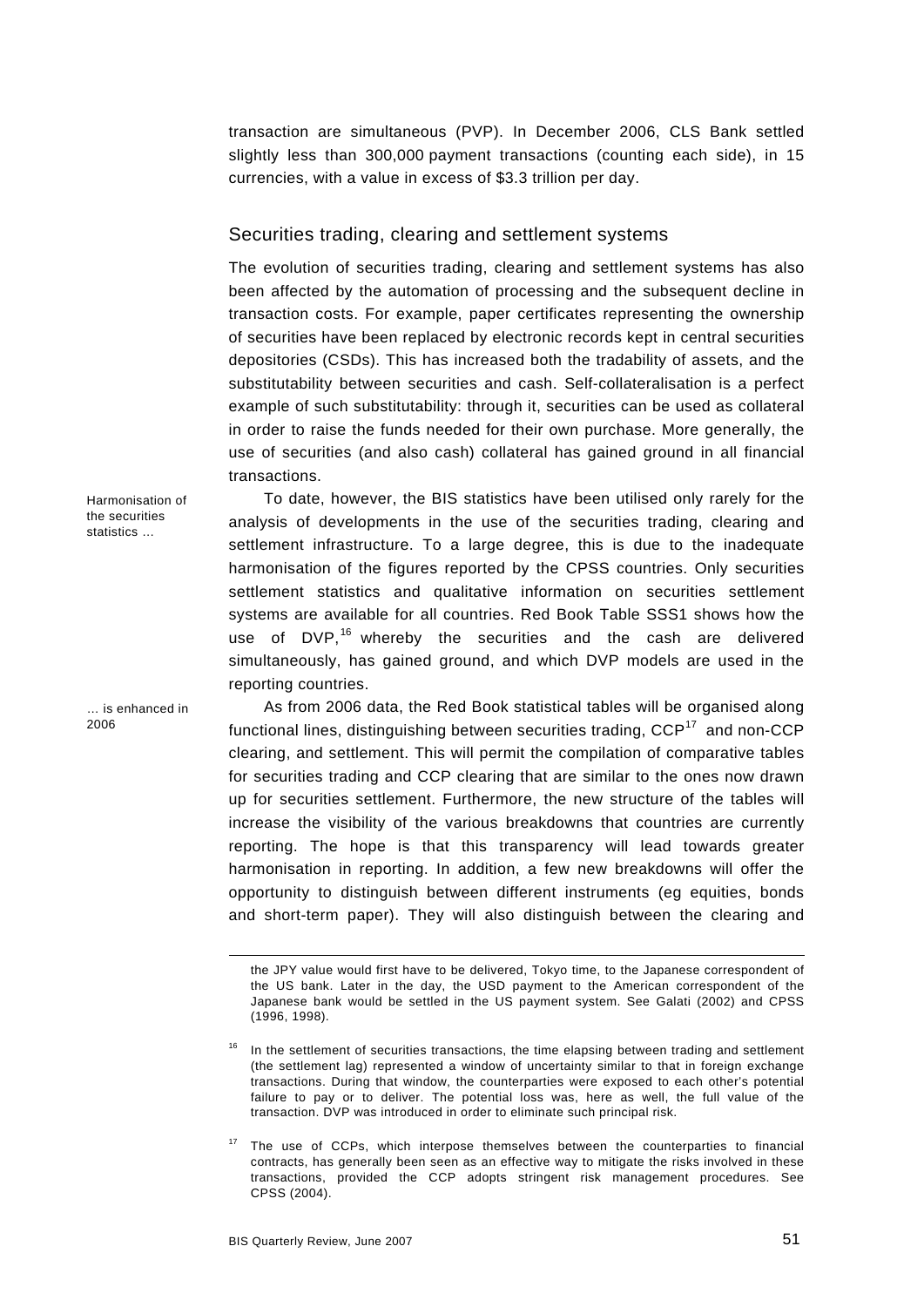settlement of exchange-traded and over-the-counter (OTC) derivatives, depending on the availability of these figures for the reporting central banks.<sup>[18](#page-11-0)</sup> OTC derivatives clearing and settlement have recently come under the central banks' focus, as the development of the settlement infrastructure has lagged behind that of derivatives markets more generally.<sup>[19](#page-11-1)</sup>

# Concluding remarks

The BIS payment and settlement statistics are a unique centralised source of information. Until now, these statistics, although regularly referred to, have not often been used for analytical work, due partly to issues of data comparability and partly to the low number of available observations. However, recent enhancements to the methodology and presentation of the reported data, together with the centralised storage of all statistical information, can be expected to increase the usefulness of the BIS statistics for research purposes. Issues that might be addressed by the enhanced statistics include the use of CCP clearing and its relation to market structure, the relative use of free-ofpayment securities settlements, and developments in cross-border retail payment transactions, for countries for which such data are or will be available. Both the BIS and the CPSS strongly encourage the use of their data to improve understanding of the financial system.

# References

Bank for International Settlements (1994): "Payment and settlement systems: trends and risk management", *64th Annual Report*, Chapter VIII.

Bech, M and B Hobijn (2006): "Technology diffusion within central banking: the case of real-time gross settlement", *Federal Reserve Bank of New York Staff Reports*, September.

Committee on Payment and Settlement Systems (1996): *Settlement risk in foreign exchange transactions*, March.

——— (1997): *Real-time gross settlement systems*, February.

——— (1998): *Reducing foreign exchange settlement risk: a progress report*, March.

——— (2004): *Recommendations for central counterparties*, November.

——— (2005): *New developments in large-value payment systems*, May.

 $-$  (2007): New developments in clearing and settlement arrangements for *OTC derivatives*, March.

1

<span id="page-11-0"></span><sup>&</sup>lt;sup>18</sup> Figures on OTC derivatives trading are published semiannually by the BIS, while data on exchange-traded instruments are published quarterly.

<span id="page-11-1"></span><sup>&</sup>lt;sup>19</sup> It became increasingly apparent that these infrastructure deficiencies, which were endemic to the contract documentation, processing and settlement phases of all sorts of OTC derivatives, could create substantial risks. See CPSS (2007).